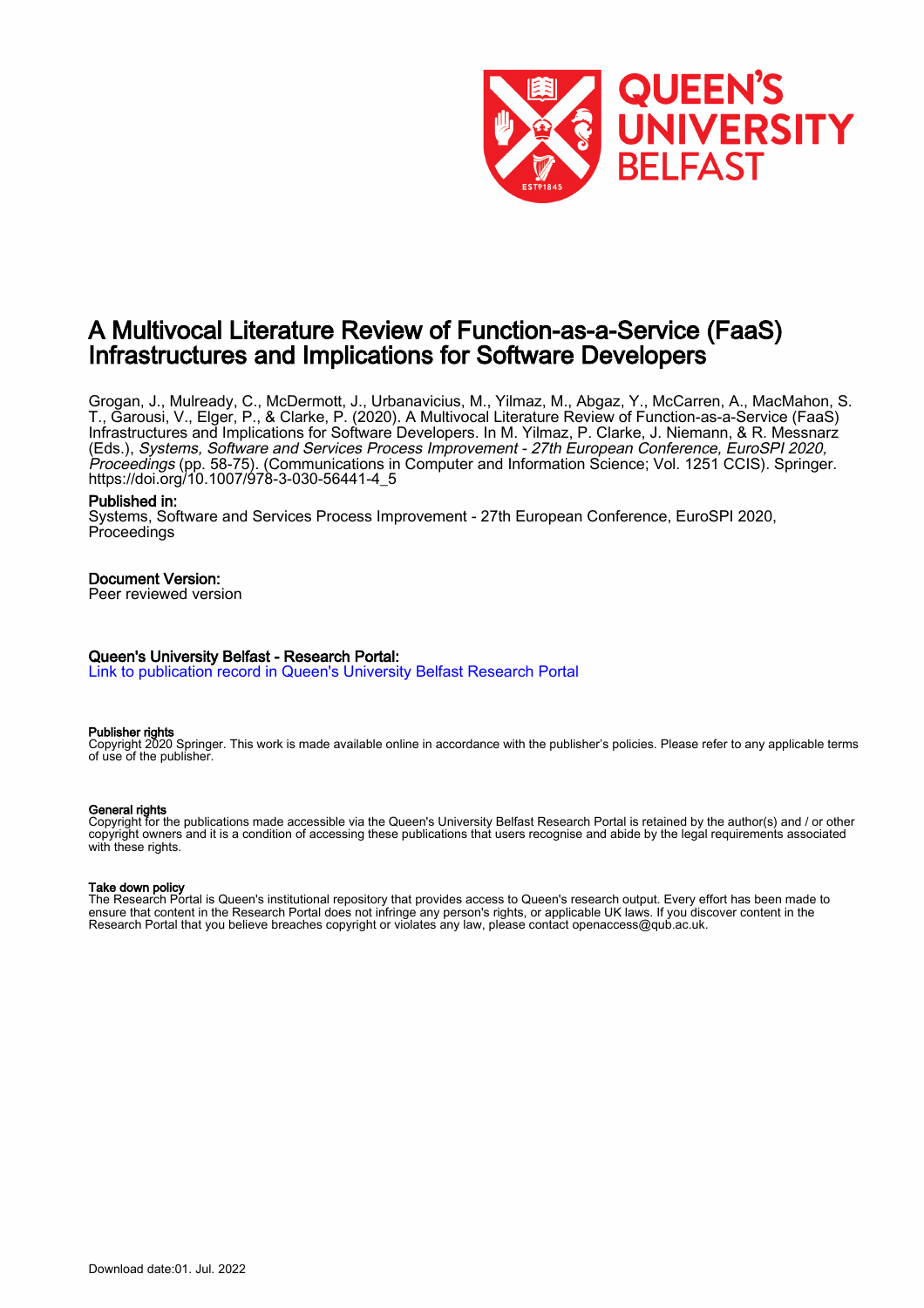# An analysis of Function-as-a-Service (FaaS): vendors, challenges and implications for software developers

Jake Grogan<sup>1</sup>, Connor Mulready<sup>1</sup>, James McDermott<sup>1</sup>, Martynas Urbanavicius<sup>1</sup>, Murat Yilmaz<sup>1,2</sup>, Yalemisew Abgaz<sup>1</sup>, Andrew McCarren<sup>1</sup>, Silvana MacMahon<sup>1,2</sup>, Vahid Garousi<sup>3</sup>, Pooyan Jamshidi<sup>4</sup>, Paul Clarke<sup>1,2</sup>

<sup>1</sup> School of Computing, Dublin City University, Ireland  $2$  Lero – the Science Foundation Ireland Research Centre for Software  $3$  School of Electronics, Electrical Engineering And & Computer Science, Queens University Belfast, UK<br><sup>4</sup> Computer Science and Engineering Department, University of South Carolina, USA

jake.grogan8@mail.dcu.ie, james.mcdermott7@mail.dcu.ie, connor.mulready2@mail.dcu.ie, martynas.urbanavicius2@mail.dcu.ie murat.yilmaz@dcu.ie, yalemisewm.abgaz@dcu.ie amccarren@computing.dcu.ie, silvana.macmahon@dcu.ie, v.garousi@qub.ac.uk, pjamshid@cse.sc.edu, paul.m.clarke@dcu.ie

**Abstract.** In this paper, we provide an analysis of Function as a Service (FaaS) infrastructures. FaaS is an important, emerging category of cloud computing, which requires that software applications are designed and deployed using distributed, highly-decoupled service-based architectures, one example of which is the microservices architecture paradigm. FaaS is associated with on-demand functionality and allows developers to build applications without the overhead associated with server management. As such, FaaS is a type of serverless provisioning model wherein a provider dynamically manages and allocates machine resources, with the developers deploying source code into a production environment. This research provides an analysis of scalability, cost, execution times, integration support, and the constraints associated with FaaS services provided by several vendors: AWS Lambda, Google Cloud Functions, and Azure Functions. We discuss the implications of the findings for software developers.

**Keywords:** Functions-as-a-Service, Infrastructures, Serverless, Cloud Computing, Scalability, Constraints, AWS Lambda, Microsoft Azure, Google Cloud Functions.

## **1. Introduction**

Software engineerig is a complex undertaking [44], the process for which must take account of various situational factors [45, 46]. One such factor is software architecture which comes in many forms but which is presently challenged to produce software systems that can be deployed more quickly and with less disruption to existing operational code, such as is exemplified in continuous software engineering for microservices architectures [47]. A further benefit, and a key consideration in commercial software engineering settings, is the fact that microservices architectures can take advantage of emerging lower cost cloud hardware provisioning models, one example of which is Function-as-a-Service (FaaS), defined by IBM as "a type of cloud-computing service that allows you to execute code in response to events without the complex infrastructure typically associated with building and launching microservice applications." [29]. FaaS, perhaps the most central technology in the serverless model, is focused on the event-driven computing paradigm wherein application code, or containers, only run in response to events or requests [29]. Fundamentally,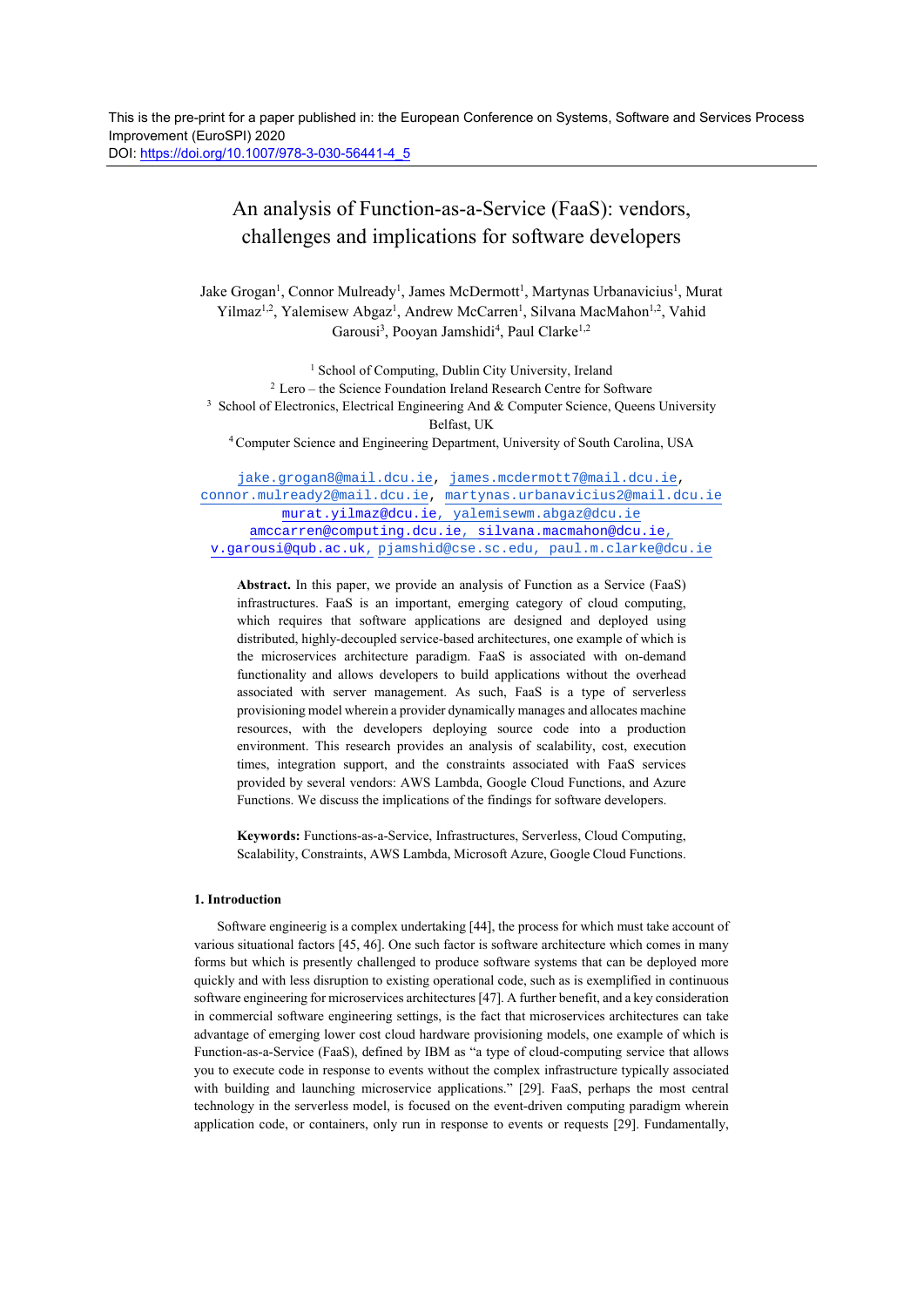FaaS is about running backend code without managing your own server systems or your own longlived server applications [18].

Many cloud-computing vendors, such as Google, AWS, and Azure, among others, offer FaaS services. AWS Lambda, Google Cloud Functions, and Azure Functions are among the most commonly used FaaS services in industry today [30]. Each vendor offers a different set of capabilities with their FaaS infrastructure implementations, from language runtime support and memory usage to the ability to execute functions at regional edge cache locations in response to events generated by content delivery networks [31]. When considering FaaS as part of a systems architecture, it is vital to choose the solution that works best for the system under consideration. For this reason, it is vital that factors surrounding FaaS infrastructures which influence this decision are discussed and investigated.

A multivocal literature review (MLR) approach was adopted when researching this topic. For this reason, both peer reviewed sources and non-peer reviewed, grey sources were included. This is important as perspectives from both academia and industry professionals are considered. The area of "FaaS infrastructures" is broad and fragmented and for this reason it was of utmost importance to identify relevant search terms and to include a broad range of literature in this study.

The set of FaaS infrastructure factors under analysis in each of our primary sources varies from source to source, therefore, we suggest, that to analyse various FaaS infrastructures, as many of these factors as possible must be taken into account. The role of software engineering is changing [48] this paper therefore outlines some of the major implications for software developers as required by the FaaS innovation.

In this paper, factors which will be analysed include execution times, memory configurations, abilities to scale, pricing and cost of FaaS services, the constraints of FaaS infrastructures, and how well integrated vendor FaaS infrastructures are, not only with their own platforms, but how they can be integrated with third party services. This is an important factor as vendor lock-in is a major barrier to the adoption of cloud computing due to the lack of standardisation [32].

### **2. Related Literature**

## *2.1. Methodology*

This research has been conducted in the context of a multivocal literature review [49] using both grey and white literature. The primary research was conducted by a team of four students who were allocated the research paper title: "An Analysis of Functions-As-A-Service Infrastructures". The topic was examined under four key sub-topics: "How do FaaS providers compare in performance and scalability", "Constraints comparison of AWS Lambda, GC Functions and Azure Functions", "How do FaaS providers differ in pricing", and "How well integrated are FaaS infrastructures with vendor platforms".

The team identified both academic and non-academic sources from searches on google.com and scholar.google.com, as well as IEEE, ACM and Wiley, among others. From these sources, we identified keywords relevant to the research being conducted and snowballing was incorporated to identify important sections of current sources and to identify other possible sources for inclusion in this research. These identified sources were examined and marked according to an inclusion/exclusion criteria outlined in section 2.2, leading to 43 sources being included in this analysis.

 Given that the topic under study is broad, sub-topics were agreed upon by all members of the team as they emerged as the most pressing questions raised in other literature when comparing key elements of various FaaS providers. This research was conducted in the period February-April 2020, the primary focus of this research was to gain the best possible understanding of the topic area, dive deep on the identified research questions and present our findings in a coherent manner within this paper.

 Each member of the team was allocated one of the four research questions identified in order to conduct a review of said research question. This led to each member gaining a deep understanding of their allocated topic. Each member spent four weeks researching their topic and combining their findings in a single, summarized and coherent document in the final two weeks.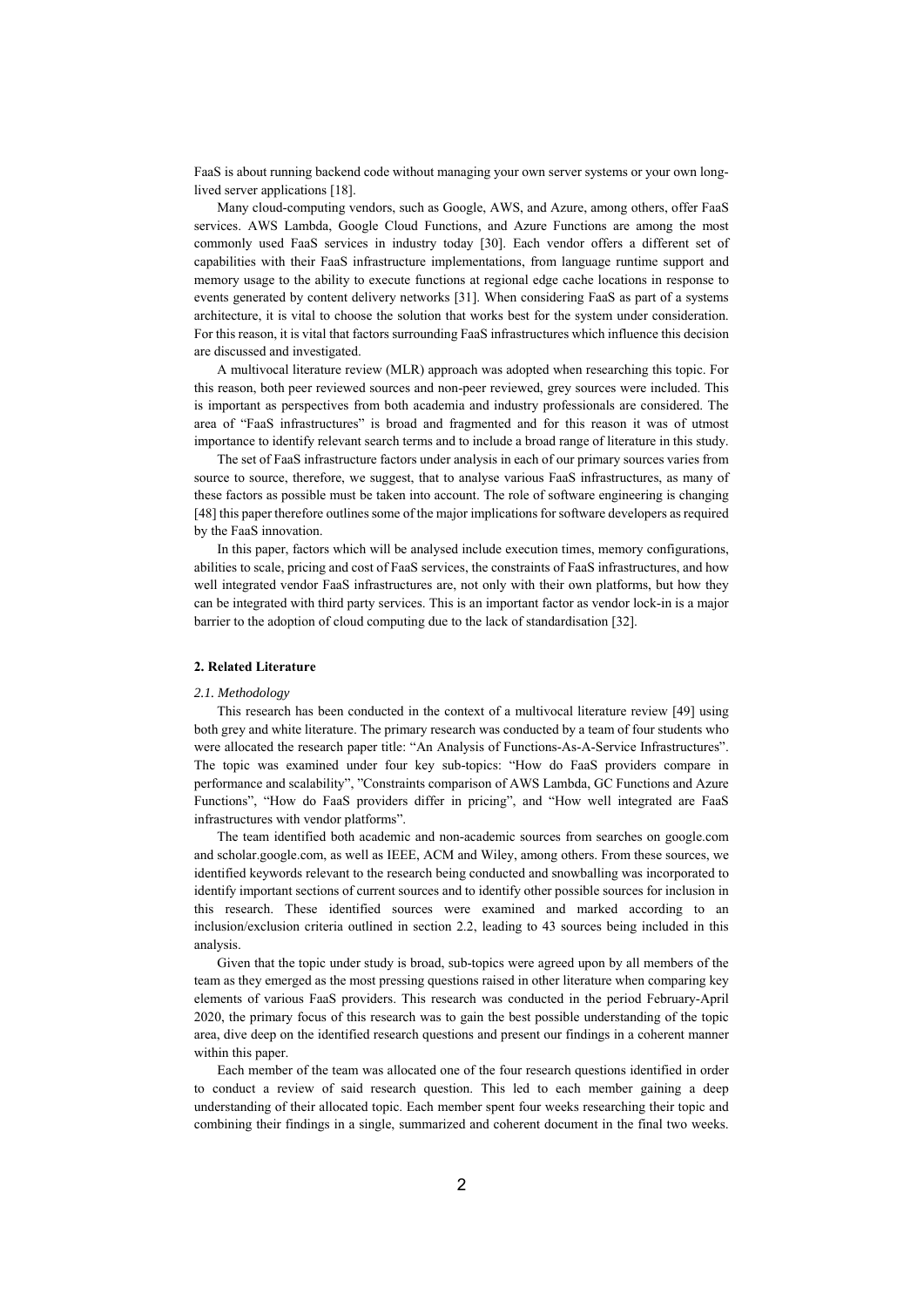On a weekly basis throughout this period, the student team liaised with the research supervisor, for guidance on methodology and research direction.

#### *2.2. Inclusion/Exclusion Criteria*

Following the completion of the search and source selection phase, the identified sources underwent further evaluation in order to grade their relevance to our study. In our criteria, high impact factor journals were given preference over lower impact factor publications, and when evaluating white literature for inclusion in our sources, we graded these sources based on the number of citations they have received elsewhere and their relevance to the research questions. When including non peer-reviewed grey literature such as blogs or videos, the team approached with caution, only including those sources which are considered reliable and relevant based on the level of administration or moderation of the source and the level of bias introduced by the source, though clearly even well moderate online blogs fall some way short of the rigor, validity and generalization expected from academic peer reviewed research articles.

#### **4. Research Questions and Findings**

In this section, we will present the research questions and the associated findings from our literature review. The primary focus in this analysis is to examine three of the established major FaaS providers and to compare and contrast their various infrastructures: Microsoft, Google and AWS. Key concerns for software developers targeting FaaS platforms are expressed in the form of research questions []. For example, the ability of FaaS platforms to scale under higher system load is an important consideration, as it the basic runtime performance of the platform. The amount of memory available to runtime functions is also a key consideration in software design, as is the maximum allowable number of concurrent running functions. The FaaS pricing model is furthermore a key operational concern. These and other considerations are examined in each of the three providers under study.

#### **4.1. - RQ 1: How do FaaS providers compare in performance and scalability?**

 In this section, we compare and contrast AWS Lambda, Google Cloud Functions and Azure Functions in terms of their relative performances and their abilities to scale. For the purposes of this research and due to limitations outlined in Section 5, we limit the definition of performance to hotstart execution times (Section 4.1.1.) and cold-start execution times (Section 4.1.2.).

 From our primary studies [1-7, 22], hot-start execution times are dependent on a number of factors. In section 4.1.1, we discuss the factors of language runtimes and memory configurations. Each vendor, AWS, Google and Microsoft Azure, offer different language runtimes which will be outlined in Section 4.2.1. Our primary studies focus on NodeJS, Python and C# .NET. Each vendor also offers different memory configurations, each of which will be outlined in section 4.2.2, however, we will discuss the impact of varying memory configurations on performance in Section 4.1.2.

## *4.1.1. Hot-start execution times*

In this section we compare hot-start execution times between FaaS vendors. From our primary studies, hot-start times vary dramatically from runtime to runtime. In tests carried out by D. Jackson and G. Clynch [3] on AWS Lambda, the average execution times (ms) across all warm start tests show Python has the best execution time of 6.13ms followed closely by C# .NET with an average execution time of 6.39ms. Go had an average execution time of 19.21ms making it the poorest performer [3]. It may be unexpected for C# .NET to come second in the test as the Just-In-Time nature of the compiler would be expected to be slower [3, 7].

Comparing to Azure, of the two runtimes (NodeJS and  $C#$  .NET) tested,  $C#$  far outperforms NodeJS, showing an average sub-millisecond performance of just 0.93ms compared to 4.91ms for NodeJS.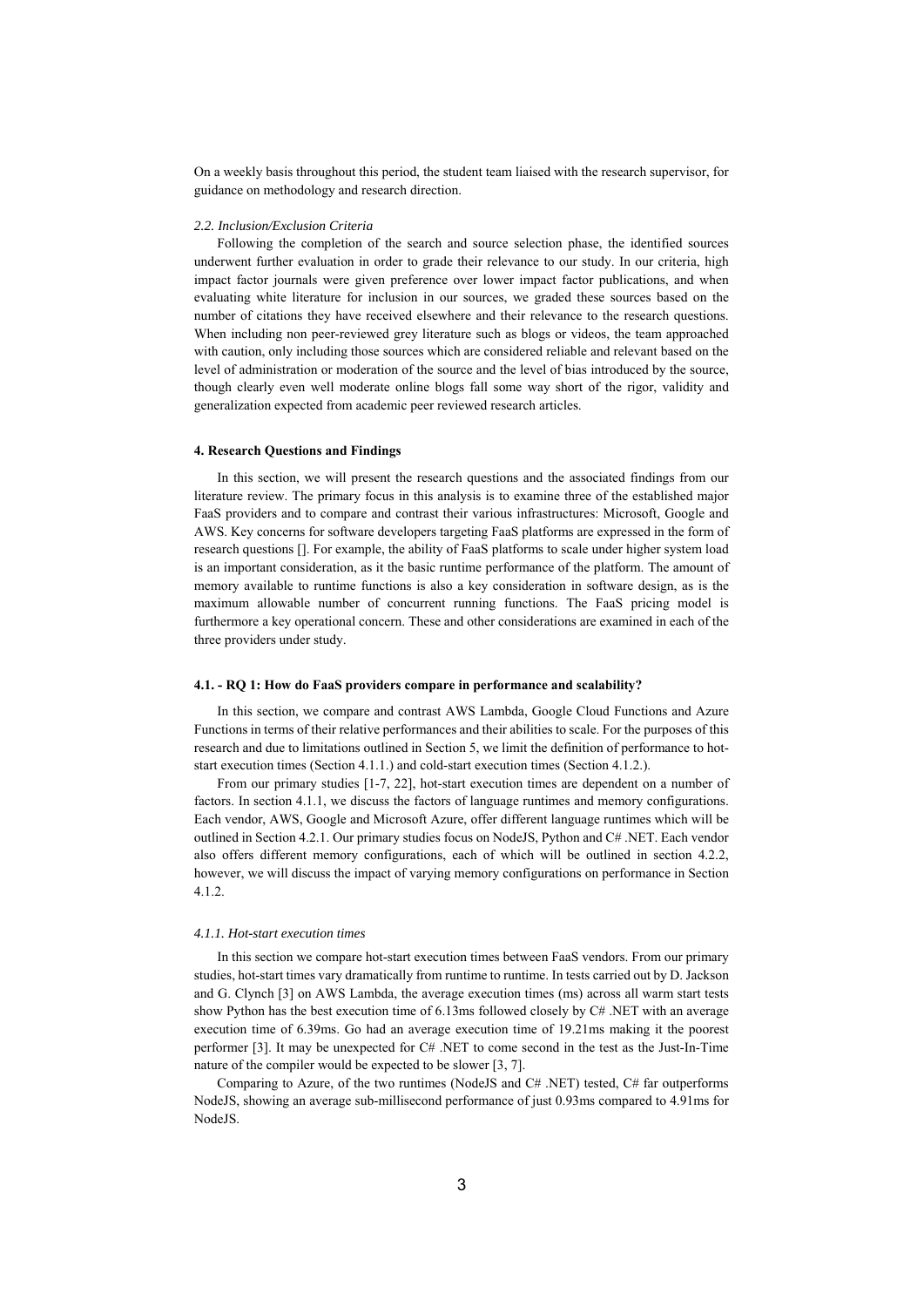For hot-start tests, C# .NET significantly out-performed on Azure compared to AWS. This is expected however, as C# is a Microsoft technology and Azure Functions would be expected to have a solid support for .NET. This suggests that vendor specific implementations of their FaaS infrastructures impact execution time by language runtime as Azure Functions are run on windows containers compared to AWS Lambda which uses the open-source .NET Common Language Runtime on Linux containers for C# [3].

#### *4.1.2. Cold-start execution times*

 From our primary studies it is evident that cold-start times are of great importance when comparing execution times as very little literature focuses on hot-start executions. In this section we compare the cold-start times of AWS, Google and Azure using the NodeJS language runtime.

 AWS Lambda with a memory configuration of 128 MB had a median cold-start execution time of 265.2ms compared to Google which had a median execution-time of 493ms with the same memory configuration [8]. Azure assigns their VM instances 1.5GB of memory [5, 8]. The cold start execution time of Azure Functions was 3640ms [8], a stark increase compared to AWS and Google. From the findings of the tests carried out by L. Wang *et al.* [8] an interesting result is that when the memory assigned to functions is increased (AWS at 1536MB and Google at 2048MB), the median cold-start execution of AWS is 250ms, only a 15ms decrease in execution time, however, the median cold start for Google Cloud Functions was 110ms, a decrease of 140ms [8]. This suggests that memory size has a far greater impact on cold-start execution times with Google Cloud Functions compared to AWS Lambda.

 Further tests were carried out by L. Wang *et al.* [8], whereby cold-start tests were carried out over a 168 hour period and the median execution times were calculated each hour across the three vendors. Results from these tests show AWS has the most stable cold-start execution times of ~200ms. Google Cloud Functions also had relatively stable cold-start times of ~400ms (except for a few spikes). Azure had the highest variation over time, ranging from 1500ms to 16000ms [8].

From other primary studies, it also suggests again that a vendor's infrastructure implementation can impact cold start times. One study carried out [3] compares cold-start times with AWS Lambda and Azure Functions on the C# .NET runtime. The primary study shows AWS had an average coldstart execution time of 2500ms, compared to Azure which had an average cold-start time of 276.4ms [3]. We refer our reasoning back to Section 4.1.1 where Azure Functions are run on windows containers compared to AWS Lambda functions which are run on Linux containers.

## *4.1.3. Scalability*

 Scalability is an extremely important factor for anyone considering building or moving parts of their infrastructure to a serverless infrastructure. In this section we analyse findings from our primary studies on the ability of FaaS infrastructures to scale.

 In tests performed by G. McGrath *et al.* [2], a framework was developed to test the ability of serverless FaaS platforms to performantly invoke functions at scale. Starting with a single invocation call, every 10 seconds an additional concurrent call, up to a maximum of 15 was added. The findings of their tests show AWS Lambda is able to scale linearly and exhibits the highest throughput of the three platforms being examined in this review. Google Cloud Functions scales sub-linearly but begins to taper off as the number of concurrent requests approaches 15. Again, similar to the cold-start execution times discussed in Section 4.1.2, Azure experiences a high degree of variance in the number of concurrent requests it can handle. Initially it out-performs AWS and Google but that number drops as the number of concurrent requests increases, then decreases, and continues to fluctuate in this manner [2].

#### **4.2 - RQ 2: Constraints comparison of FaaS providers**

In this section we compare FaaS vendors and highlight constraints associated with each. From our primary studies, the main constraints associated with FaaS vendors lie in the area of supported language runtimes, memory configurations and integration capabilities. On the topic of integration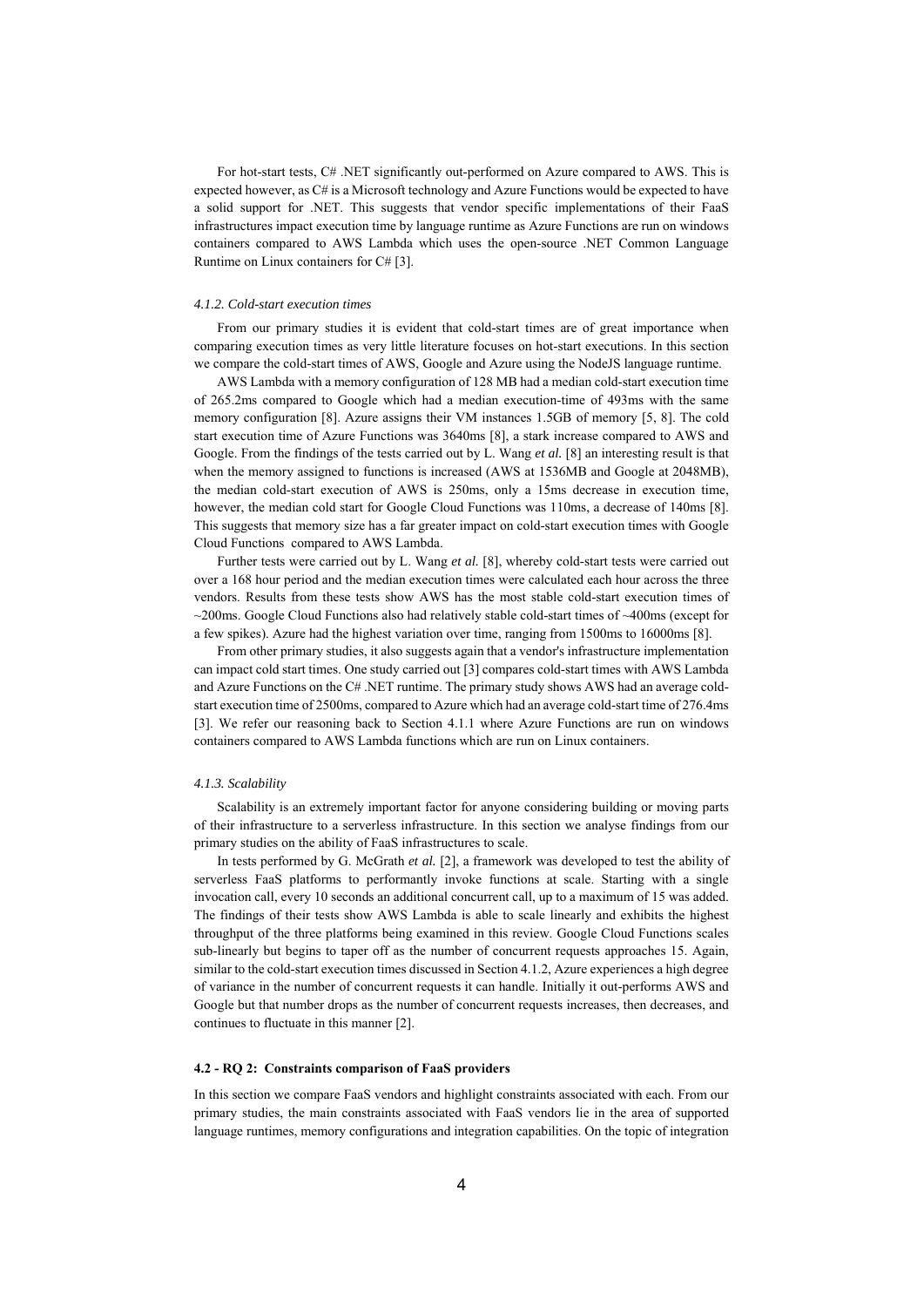capabilities, we analyse the vendor lock-in problem and the extent to which each vendor suffers from this. The main constraints are outlined in Table 1.

|                                                      | <b>AWS</b>                                                                                       | Azure                                                   | <b>Google Cloud</b>                                                                               |
|------------------------------------------------------|--------------------------------------------------------------------------------------------------|---------------------------------------------------------|---------------------------------------------------------------------------------------------------|
| <b>Supported runtimes</b>                            | Nodejs, Python,<br>Ruby, Java, GO, C#,<br>Powershell.<br>additional languages<br>via runtime API | Nodejs,<br>Python, Java,<br>$C#$ , $F#$ ,<br>Powershell | Nodejs, Python, GO                                                                                |
| <b>Maximum Concurrent</b><br><b>Executions</b>       | 1000 *upgradable<br>(Section 4.2.1)                                                              | 200                                                     | 1000                                                                                              |
| <b>Minimum Function Memory</b>                       | 128 MB                                                                                           | 128 MB                                                  | 128 MB                                                                                            |
| <b>Maximum Function Memory</b>                       | 3008 MB                                                                                          | 1536 MB                                                 | 2048 MB                                                                                           |
| <b>Maximum Function Timeout</b>                      | 900 seconds                                                                                      | 600 seconds                                             | 540 seconds                                                                                       |
| <b>Maximum Deployment package</b><br>size            | 50 MB (compressed)<br>for sources<br>250 MB<br>(uncompressed)<br>for sources, modules            | No limit                                                | 100 MB<br>(compressed) for<br><b>SOUICES</b><br>500 MB<br>(uncompressed) for<br>sources, modules. |
| <b>Maximum HTTP</b><br>request/response payload size | 6 MB                                                                                             | 100 MB                                                  | 10 MB                                                                                             |
| <b>Maximum number of functions</b>                   | No limit                                                                                         | No limit                                                | 1000 functions per<br>project                                                                     |

**Table 1 - Constraints Comparison** 

#### *4.2.1 Performance and Scalability Constraints*

AWS offers support for the greatest number of language runtimes. AWS supports NodeJS, Python, Ruby, Java, GO, C#, and Powershell language runtimes [3, 6] as well as support for third party runtimes via the AWS Lambda Runtime Interface [40]. Azure offers support for C#, F#, NodeJS, Java, Powershell, Python, and Typescript [3, 5]. Google Cloud has the least extensive list of supported language runtimes with support only for NodeJS, Python and GO [4].

AWS and Google Cloud have a default limit of 1000 simultaneous executions for a function, but AWS allows this limit to be increased on request. Azure in comparison has a limit of only 200 simultaneous executions [2, 4-6].

#### *4.2.2 - Memory Constraints*

Each vendor has different limits on the amount of memory available to the function during execution. All three providers offer the same minimum memory configuration for functions ,but have different maximum limits, Azure has the lowest maximum memory limit of 1536MB [5] followed by Google Cloud with a limit of 2048MB [1, 4] and AWS with the largest limit of 3008MB [1, 6], therefore being able to support functions that require more memory resources than other vendor FaaS services can provide. For AWS lambda the allocated memory linearly translates to the CPU power available for the function [9].

FaaS providers limit the amount of time that a function is allowed to run before it times out. AWS has a timeout of 900 seconds, Azure 600 seconds and Google Cloud 540 seconds [4-6]. Functions are shipped as packages and some providers have certain package size limits. Out of the three providers Azure is the only FaaS vendor not to have any package size limit. AWS has a size limit of 50 MB for compressed sources and a 250 MB uncompressed limit for the whole package which includes dependencies [36]. Google Cloud doubles those limits at 100 MB and 500 MB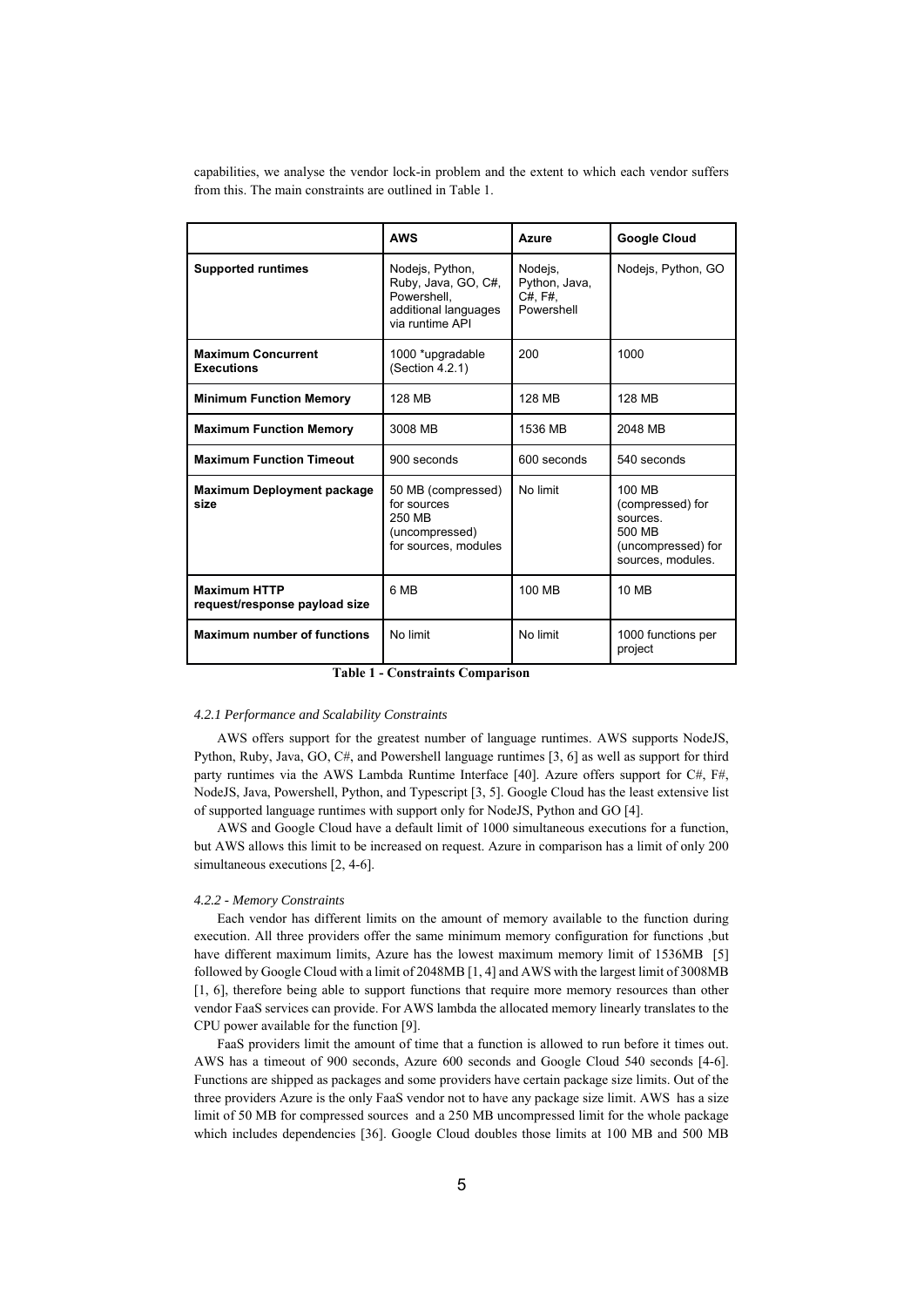respectively [4]. Functions can be triggered by HTTP request events which can contain data to be passed to the function for processing. AWS limits this data up to 6 MB, Google Cloud at 10 MB and Azure at 100 MB [36, 4, 5].

#### *4.2.3 - Vendor Lock-in*

Vendor lock-in refers to a problem in cloud-computing wherein customers become dependent on a single cloud provider technology implementation. It may become difficult for a customer to move to another vendor without substantial costs or possible legal constraints [32].

In the case of FaaS, vendor migration can be very expensive if a language runtime does not have cross vendor support. As covered in section 4.2.1 Google Cloud supports only a fraction of language runtimes in comparison to other providers. This can pose a migration challenge if the existing codebase languages are not supported by the platform.

As FaaS infrastructures are generally well integrated with the rest of a vendors serverless platform (as outlined in Section 4.4), they may not integrate as well into third party services or other vendor platforms. Interoperability and portability are essential qualities that affect FaaS infrastructures and pose as a major barrier to entry into cloud-computing. [32].

As FaaS are event driven services, attempts have been made to standardise how event publishers describe events in order to support interoperability and portability. An example of one such attempt is CloudEvents [37]. Recently, Azure have announced first class support for CloudEvents [38]. AWS took a different direction when they launched EventBridge [39]. The format to describe events in AWS EventBridge differs from that of CloudEvents, which has not helped in solving the issue of cross-vender interoperability. Therefore there is still a constraint of integrability between vendors and their FaaS infrastructures.

#### **4. 3 - RQ 3: How do FaaS providers differ in pricing?**

In this section, we conduct a cost analysis comparison of FaaS solutions such as AWS Lambda, Microsoft Azure, and Google Cloud Functions. This section looks at how the pricing of a function model is influenced by performance and invocation of that function. For the purposes of this research, we will look in particular at the factors that inform the difference in pricing by limiting the research to each FaaS vendor's free tier, the tier which is most widely accessible.

From our initial studies, we can discern that each vendor, AWS, Microsoft Azure and Google Cloud, offer broken down examples of how each billing is computed. There are three main factors in a function's execution cost - execution time, fixed invocation cost per individual function execution and memory allocated to the function [3]. Thus, we explore how request invocations, the duration of execution, memory provisioning and compute time influence the pricing model, while also taking time to delve into the double billing of functions, as it violates a principle of the serverless model [28]. This primary study does not focus on a particular set of languages or runtimes as pricing is language-agnostic and follows a flat charge rate for each factor.

#### *4.3.1 Request Invocations*

Our primary studies indicate the prioritisation of request invocations as an important contributing factor in the pricing of the FaaS solution. In this section we compare the number of free invocations granted per month as well as the charge rate after passing that threshold.

 In accordance with the Google Cloud Functions free tier pricing [25] invocations are charged at a flat rate, independent of the source of the invocation, including functions invoked from a HTTP request (HTTP functions), background and invocations resulting from the call API. These invocations are charged at a per-unit rate of \$0.0000004 per invocation, and this excludes the first 2 million free invocations per month, though these free invocations are charged regardless of the outcome of the function or its duration.

In the case of AWS Lambda pricing [23], we note that the first million requests per month are free. After this point, the invocation of a function is not charged at a per-unit rate but rather at a permillion rate, with the next one million requests charged at \$0.20.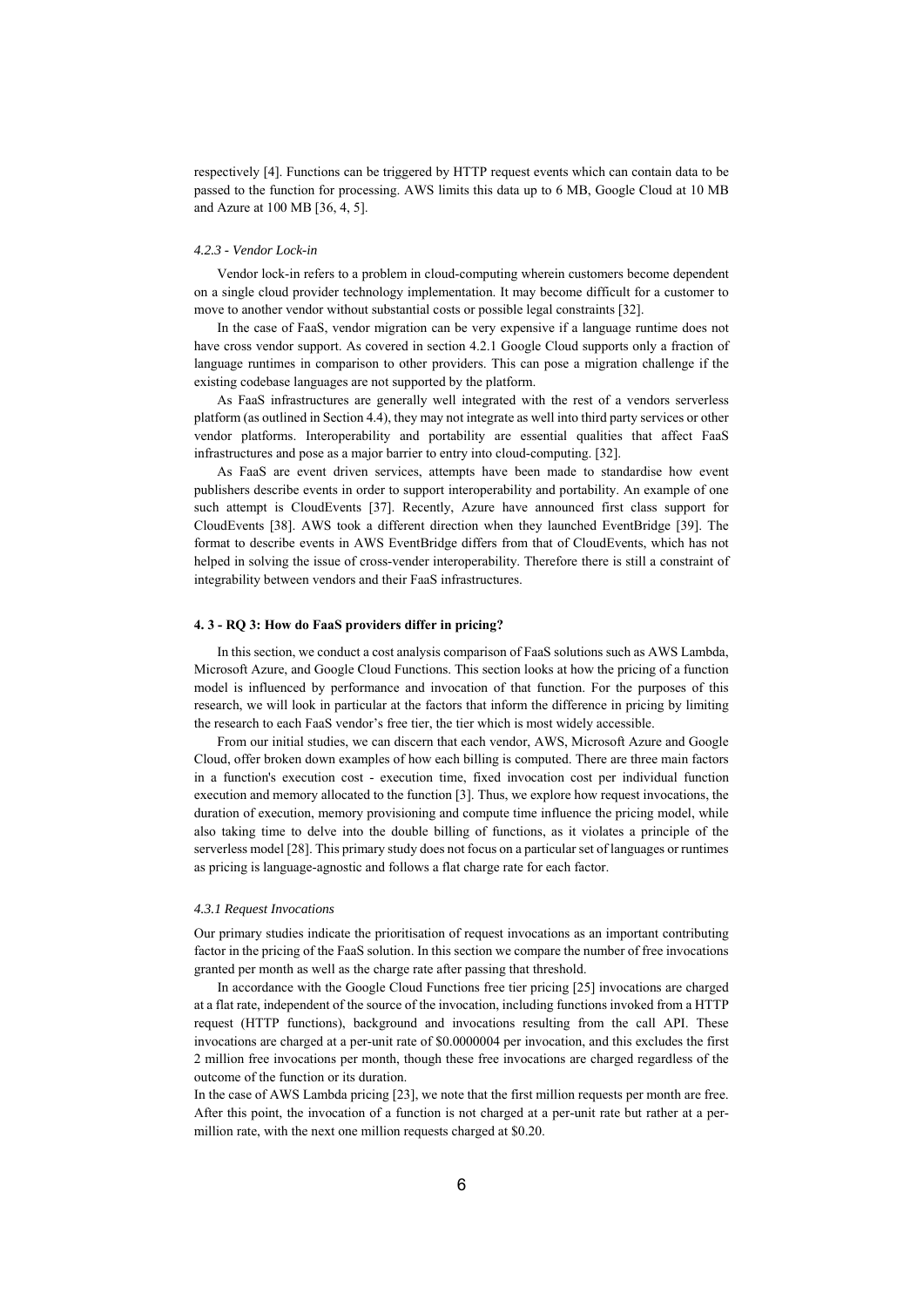When looking at Microsoft's Azure Functions pricing [24], invocations are counted each time a function is executed in response to an event, triggered by a binding. The first million executions are included free each month. Further executions are charged like AWS Lambda, at a price-permillion of \$0.20.

In regards to contrasting the factor of pricing request invocation, we can see from the primary studies that Google Cloud Functions grants the most free requests on a per monthly basis, boasting one million more free invocations per month than both Azure Functions and AWS Lambda. In terms of comparing the charge rate thereafter, we must look at price-per-million, as both Azure and AWS offer the price in this format already. Taking Google Cloud Functions price-per unit rate of \$0.0000004 and multiplying by one million, we are left with the product of \$0.40. We can now say that in regards to charges after passing the free request invocation threshold, Azure Functions and AWS Lambda both offer the cheapest access based on the number of requests invoked.

#### *4.3.2 Duration*

From our primary studies of all three FaaS vendor's we can see the prioritisation of duration, or time until the completion of execution, as an important contributing factor in the pricing of the FaaS solution. In this section we compare the amount of compute time freely granted by each provider, along with how it was calculated, and the associated charging after passing this granted threshold. Compute time is measured from the time your function receives a request to the time it completes, either through your signaling of completion, or through a timeout, other failure or any other termination [25].

Taking a look at granted free tier resources we can note that Azure Functions pricing includes a monthly fee grant of 400,000 GB-seconds of resource consumption per month per subscription [24]. With AWS Lambda pricing, free tier provides 400,000 GB-seconds of resource consumption per month per subscription [23]. Finally looking at Google Cloud Functions pricing, the free tier also provides 400,000 GB-seconds [25].

Beyond this point we can see that AWS Lambda bills at \$0.0000166667 per GB-second [3, 23, 25, 26], Azure Functions are billed at a flat rate of \$0.000016 per GB-second [3, 24] and Google Cloud Functions at a rate of \$0.0000025 per GB-second [25]. Comparing across vendor's we see each free tier capping the allowance of free resource consumption at the 400,000 GB-seconds mark.

## *4.3.3 Memory Provisioning*

Looking beyond the granted allowance, in Azure Functions, memory used by a function is measured by rounding up to the nearest 128 MB, up to the max. memory size of 1,536 MB [24]. With AWS Lambda the memory allocated to a function can be between 128MB and 3008MB, in 64MB increments [23, 26]. With Google Cloud Functions the memory allocated to a function can be between 128MB and 2048MB, in doubling increments [25]. With provisioning we see the widest range of options offered by AWS, offering up to 3008MB, while Azure and Google Cloud respectively offer 1536MB and 2048MB max. [23, 24-26].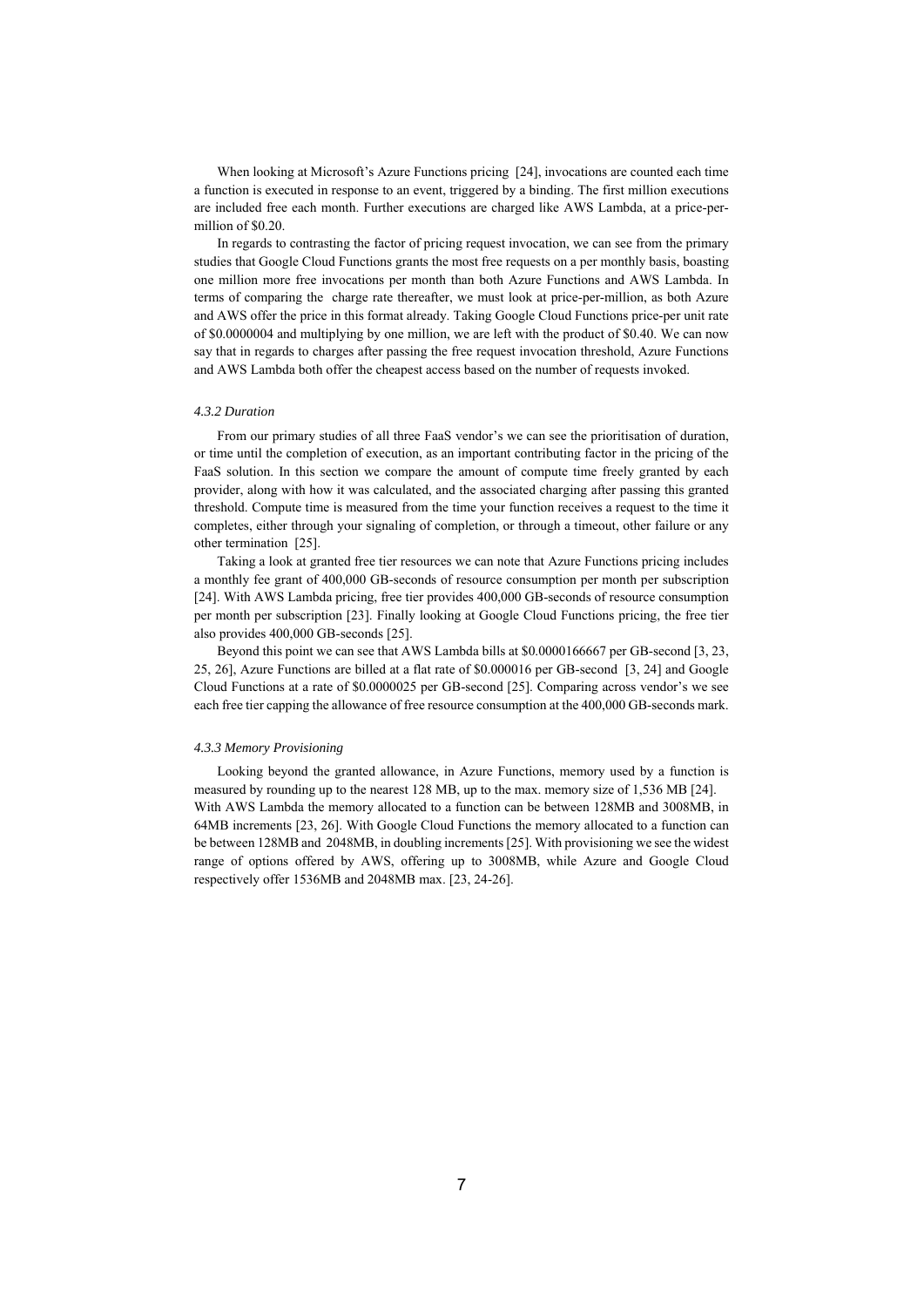#### *4.3.4 Compute Time*

The cost of serverless functions are directly related to their execution times. This is due to the prevalent billing model across the major serverless platforms of cost per milliseconds of execution. [3]. Both AWS and Azure solutions round up to the nearest 1ms [23, 24] while the Google Cloud solution rounds to the nearest 100ms [25]. Across each provider except Azure, compute time is measured in 100ms increments, with AWS Lambda offering a significantly cheaper solution (at \$0.0000002083 per 100ms) than Google Cloud (\$0.0000025 per 100ms) [3, 23-25]. The execution time of Azure Functions is calculated by rounding up to the nearest 1 ms, with a price of \$0.0000000034167 per 1ms.

## *4.3.5 Double Billing*

*Double billing* refers to charging for the same product twice. In the case of FaaS vendor's double billing refers to the synchronous invocation of other functions. [27]

When a function makes a call to another service, you pay for the waiting time — even if the *code* is using async I/O. This means you wait for the result of each function called, and hence must pay for the wait time. This wait time is directly correlated to section 4.3.2. This additional billing violates one of the serverless principles: pay for what you use, not idle time. [28]

Without intrinsic support from the FaaS vendor, it is impossible to avoid double billing while still maintaining the core principle of the serverless computing model. [28]

#### **4.4. - RQ 4: How well integrated are FaaS infrastructures with vendor's other services?**

In this section we will cover what the serverless model is and the possibilities of integrating a pre-existing application and other services with it through the use of FaaS. In order to achieve this, it is necessary to cover the different architectural services attached to the serverless model for AWS, Google Cloud and Azure (Section 4.4.1). Depending on certain workflows different sections of the serverless model will be more prominent than others and understanding the entry criteria for these services for each provider will also be necessary (Section 4.4.2). By the end of this section the core differences between each provider's serverless model should be apparent, along with the integration capabilities of the provided services and FaaS.

#### *4.4.1. - What is the serverless model?*

Serverless models abstract the underlying computer infrastructure.. It eliminates infrastructure management tasks such as server or cluster provisioning, patching, operating system maintenance, and capacity provisioning. It also works as a pay-what-you-use model [33-35].

In this section we will cover the different architectural related serverless services provided by each provider. AWS, Google Cloud and Azure offers traditional and unique services which fall under the compute, storage, data stores and integration categories. Noting that even though these categories are used in both serverless and traditional cloud computing, services retaining to traditional cloud computing are outside the scope of this paper.

#### *4.4.2 What architectural services does the serverless model provide?*

FaaS and serverless are generally synonymous with one another due to its ability to listen and act upon the events of other serverless services (Section 4.4.3). However FaaS is a subset of serverless [20], which resides within the compute category. By understanding the variety of categories and the services that lie within we can better ascertain the best provider for the users architectural needs. The core categories that relate to architecture that are consistent across all three providers are the following, compute, storage, data stores and integration. The main purpose of this research is to see how FaaS integrates with other serverless services. For the sake of brevity, other compute services are omitted as the core focus of this research is FaaS.

*4.4.2.1 - Storage*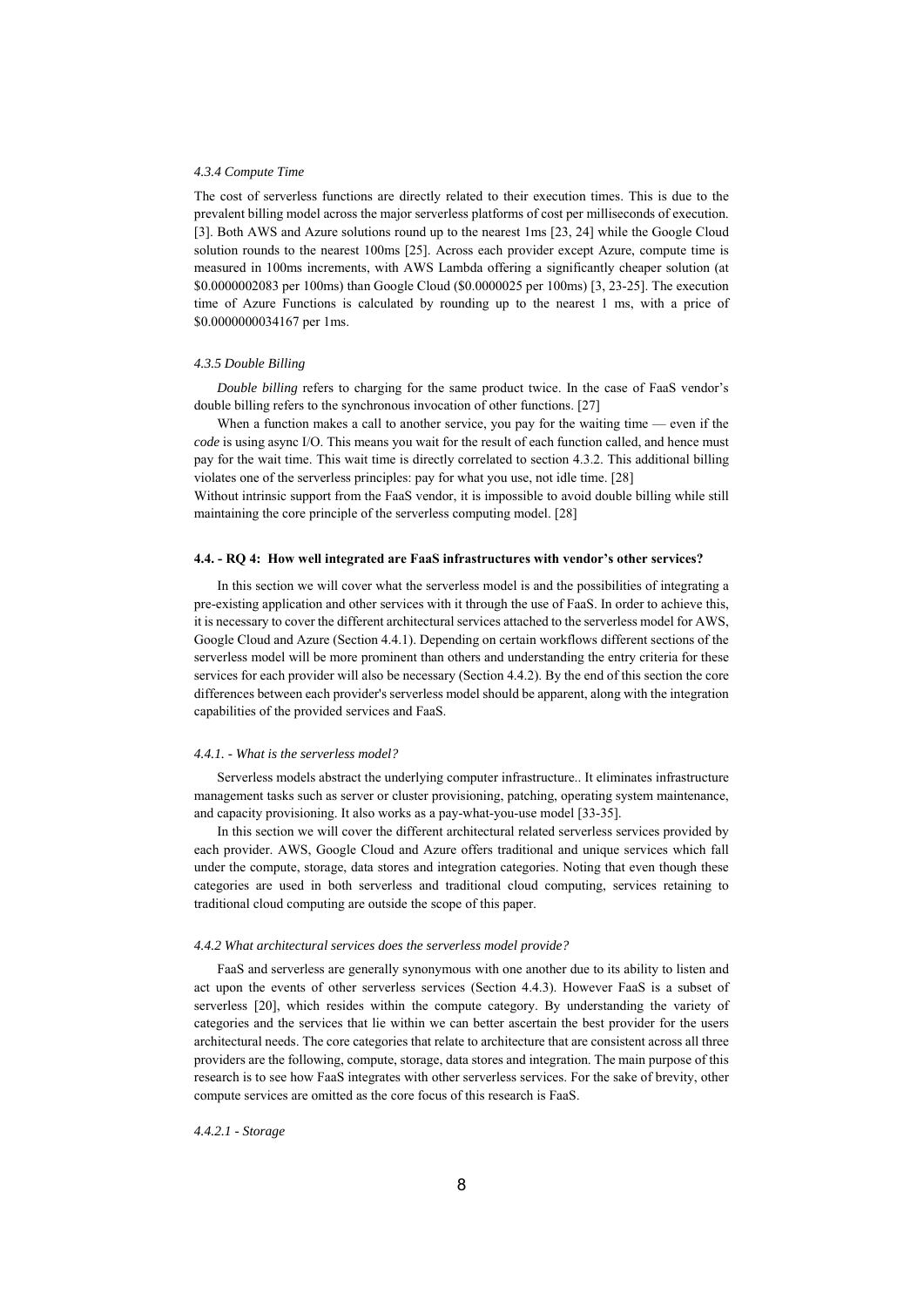Storage provides consistent object-level data storage across all three providers [35, 34, 43]. However AWS also provides EFS; an NFS file system service that can be easily integrated with on-premises or cloud resources [35].

## *4.4.2.2 - Data Store*

In regards to data stores AWS provides the most unique services, those being DynamoDB, AWS DocumentDB, AWS MCS, and Amazon Aurora Serverless [35, 41, 42]. However, in regards to variety Azure Cosmos DB provides a multi-model with wire protocol compatible API endpoints for Cassandra, MongoDB, SQL, Etcd and Table [43]. Finally Google Cloud provides their Cloud Firestore a NoSQL database [34].

## *4.4.2.3 - Integration*

As the topic of this section, integration provides the services required in order for pre-existing resources to interact with the cloud's serverless environment. Whilst integration has a plethora of services such as Simple Notification Service for AWS, Pub/Sub for Google Cloud and Messaging for Azure, the core services that will be of most use for integration in relation to FaaS are API related creation & management services such as API Gateway for AWS and Api Management for Azure [35, 43]. Google Cloud has no direct service for this however their Cloud functions can be directly invoked by using traditional HTTP means (Section 4.4.3.1).

During our studies we also found that a large portion of the integration services based on serverless orchestration make heavy use of FaaS and act as a layer of abstraction to the service. An example of such a service would be AWS Step Functions [11, 21].

## *4.4.3. - FaaS entry criteria*

In this section, we will look at FaaS and its ability to execute functions based on events that occur within the serverless model. This functionality allows for the design of workflows and promotes automation within the serverless model. As services may differ for each provider, so do the events, triggers and bindings associated with the relative services as discussed in the sections below. The primary study here is not to list all unique triggers but establish the possibilities of executing FaaS using external resources and in turn, highlight its transitive nature by covering the possibilities of invoking additional calls to services.

## *4.4.3.1 - On-Premises to FaaS*

 Executing lambda, cloud functions and Azure functions from outside their respective provider is possible, however the process of doing so differs from provider to provider but the underlying approach remains consistent.

Google Cloud Functions is the most straightforward with each function being accessible through a RESTful approach [4]. Accessing Lambda from outside the AWS platform requires the use of API Gateway. By using API gateway it is possible to create a public-facing API and attach a respective lambda function to an endpoint. With this additional step, the function can be triggered via a RESTful API call [9]. Azure Functions can be triggered over HTTP also without any additional set up. However in order to receive a HTTP response from the function a corresponding binding (Section 4.4.3.2) must also be created for that particular function [10].

## *4.4.3.2 - FaaS and Serverless Integration*

As stated in section 4.4.2, FaaS is a subset of the serverless architecture. As it lies within the domain of serverless, it has the ability to react to other serverless service actions. In this section we will cover the different criteria in which other services can execute serverless functions and the overhead involved in doing so.

AWS Lambda can be viewed as a reactionary service. Depending on specific events that occur within the cloud platforms environment, it may or may not trigger a Lambda function. Whilst the list of possible triggers is vast [9], the general consensus is that any event within the services defined in section 4.4.2 contain events that can trigger a function. Additional services may also trigger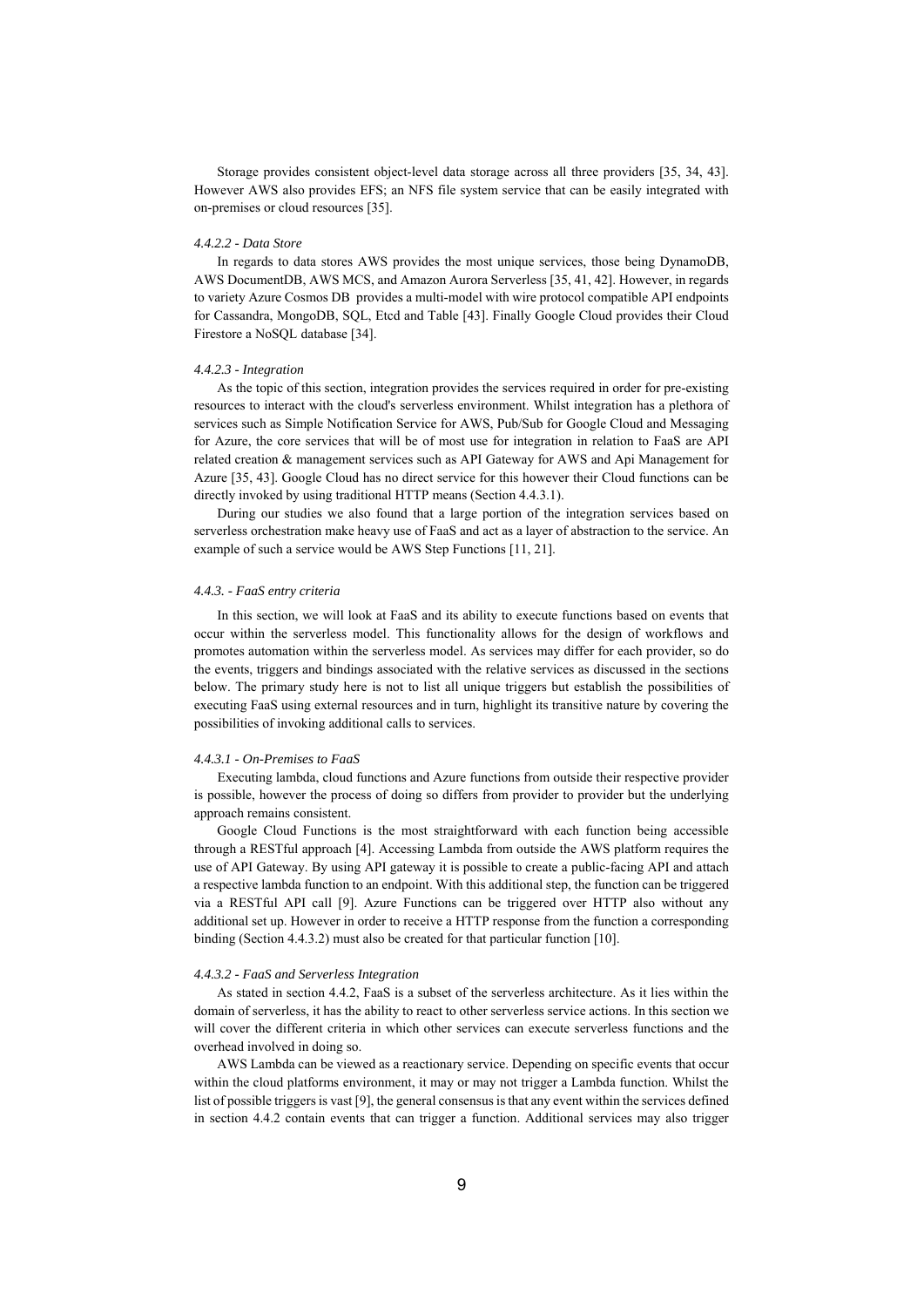Lambda for example, AWS Cloud Watch events or responses to HTTP as mentioned in section 4.4.3.1. [9, 12, 13]

Google cloud defines events as "things that happen within your cloud environment that you might want to take action on" [14]. It also defines a trigger as "a declaration that you are interested in a certain event or set of events". In regards to integration, the list of events provided by google may seem inherently limited [14], however a transitive approach may be taken with services to allow for additional integration with other resources within or outside of the platform [15].

Whilst Azure has the same functionality as the other platforms, it uses different terminology to a certain degree. Whilst events do exist on Azure as made apparent by the Event Hub service; a service which allows the user to orchestrate and consolidate particular events in a single easy to manage space [16]. Azure also provides the additional optionality of manually creating bindings between Azure functions and serverless resources [17]. Whilst Event Hub adds a layer of abstraction over the operation, bindings provides a hands on approach for the user. Allowing them to further customise the level of granularity needed for integration. As the only difference between bindings and Event Hub is abstraction, any service available in Event Hub will also be available to listen to through bindings [17].

## **5. Limitations of research**

FaaS is a new and emerging technology. Whilst it first began to be discussed around 2010 [19], it is only in recent years that the paradigm itself has witnessed sustained interest and is now being offered by the largest cloud providers (AWS, Azure, Google Cloud) as a service. As the team conducting this basic review did not have much experience with research, there was some difficulty in finding informative, trusted sources on the subject and a degree of uncertainty when judging the reliability of some grey sources included in this review. However, advice and training was given each week throughout the course of the six week research period on how to correctly conduct research, and in particular, multivocal literature reviews.

Although AWS, Google Cloud and Microsoft Azure provide documentation for their FaaS services, we found it to be largely is oriented towards developers learning to use the service (API documentation) rather than the underlying infrastructure. Whilst more topics could have been included and certain topics which were included could have been expanded on, due to the six week time constraint given, the team had to limit themselves in terms of scope. Had more time been available to the researchers, the topics analysed in this paper could have undergone further testing and validation through broader and deeper research outlined in Section 2.

With these limitations having been considered, the research team feels the relevance of the work carried out has not been diminished and that this work is still a useful contribution to the study of serverless computing and, in particular, FaaS infrastructures.

## **6. Discussion**

While FaaS infrastructures might not immediately appear to have a major impact on software developers and software development processes, upon deeper examination, we find that there are several important considerations that should not be overlooked.

To take advantage of the potential cost savings and elastic scalability that FaaS infrastructure provides, it is necessary to design and architect a software system that is suited to FaaS, and as the analysis in section 4 has shown, there are many details involved and they vary not insignificantly amongst the FaaS vendors. Traditional so-called monolith-based architectures will simply not be in a position to take advantage of the reduced operational risk and costs that FaaS can deliver, and so there is an emerging large job for the broader software industry to modernize their architectures to take advantage of FaaS. In the authors' opinion, this is an aspect of software development work which will be large and strategically important in many software companies in the coming years.

For individual software developers, the early parts of their careers may have been characterized by a largely distant relationship with operational infrastructure that was provisioned and managed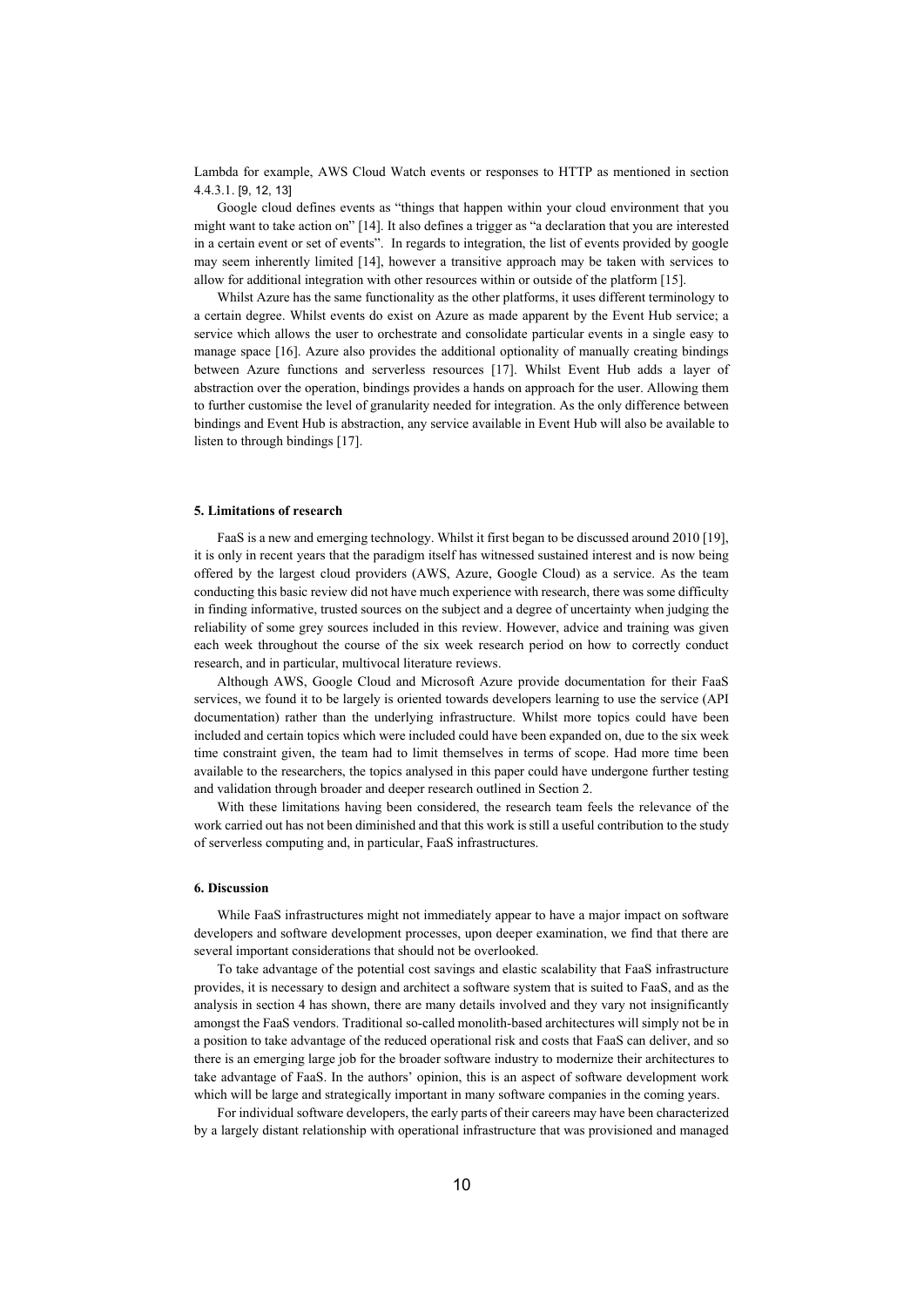by another department in their business or perhaps externally. However, with FaaS, individual developers may now be required to change their process of work towards actually issuing their own code in the form of functions to the FaaS infrastructure. The performance and cost of individual functions will be monitored and so the individual developer in a FaaS environment can expect to be drawn closer to the real operational system than might have been the case heretofore. Indeed, in some instances, function/service developer(s) might be entirely responsible for the creation, operation and maintenance of their code. Such a move would reduce costs related to communication and training in software companies, and could be disruptive to existing development processes, pushing DevOps to the limit and perhaps even into an entirely new space, where developers become responsible for vertical software services from conception through to operation and maintenance.

There are many other changes that will result from the adoption of FaaS, the role and process adopted by software testers will change, in previous work we have already noted that this has changed significantly in recent years [50]. The space that testers have traditionally occupied between developers and operations becomes less distinct and may fundamentally reshape the role of software test. For example, the need to monitor and log FaaS systems is high and testers would at least have to re-train to develop skill in these areas. Various other changes will undoubtedly arise and will be the subject of much future research and practice.

## **7. Conclusion**

Function-as-a-Service (FaaS) is an emerging serverless cloud computing hardware provisioning model that allows developers to essentially be completely abstracted from hardware concerns. Three separate FaaS vendors were analyzed (AWS Lambda, Google Cloud Functions and Microsoft Azure Functions) and we found that there is a complex cocktail of factors that developers should consider when selecting a FaaS provider, we recommend that careful consideration be given to the various factors, many of which are outlined in this paper. To adopt FaaS, software developers will need to ensure that their software follows a distributed high-decoupled service-based architecture such as microservices, and to take full advantage of the potentially significant cost savings FaaS can deliver, there are certain new software design issues that must be addressed. For example, the traditional thinking associated with chains of functions/methods executing in a stack and awaiting responses for potentially long periods will need to curtailed so as to avoid the double billing problem (where one function is executing in a waiting state, awaiting the output from a second with is running concurrently). These are not insignificant mindset changes for software developers, indeed the shift away from monolith architectures and towards distributed microservices itself poses a major challenge for many established successful firms. FaaS has started to rise in popularity, and the conclusion from our research is that this is a trend that is likely to be sustained or even accelerate. Why? Because the speed of delivery of new software can be very rapid, concerns in relation to hardware scaling are removed, and the cost model is one where only the resources used are billed (e.g. software vendors pay for hardware only when their software is actually executing on it). These are large and disruptive forces, but caution needs to be adopted to avoid many pitfalls and FaaS is not a model that will work for all software developers.

There are various FaaS constraints to be considered, including the supported language runtimes, with significant differences to be observed in the vendors analyzed. The idea of custom runtimes means the scope of usage for AWS Lambdas is much wider than that of the other providers, and therefore is not a significant constraining factor. A further significant constraint discovered during our research was the idea of vendor lock in. Generally, migrating application functions from a non-cross vendor supported runtime can be very expensive due to requiring a complete rewrite of function logic to another language (Section 4.2.3). In our cost analysis our research found that the concept of double billing in the serverless model breaks a core principle of the serverless model and that without intrinsic support from the FaaS vendor, it may be impossible to avoid double billing [28]. We suggest that vendors consider the provision of a method to overcome this so they may truly achieve the serverless model. Beyond this, the cost analysis conducted by the research team concluded that Microsoft Azure and AWS Lambda offers the cheapest access to FaaS based on request invocations alone and also offers the best flat rate charge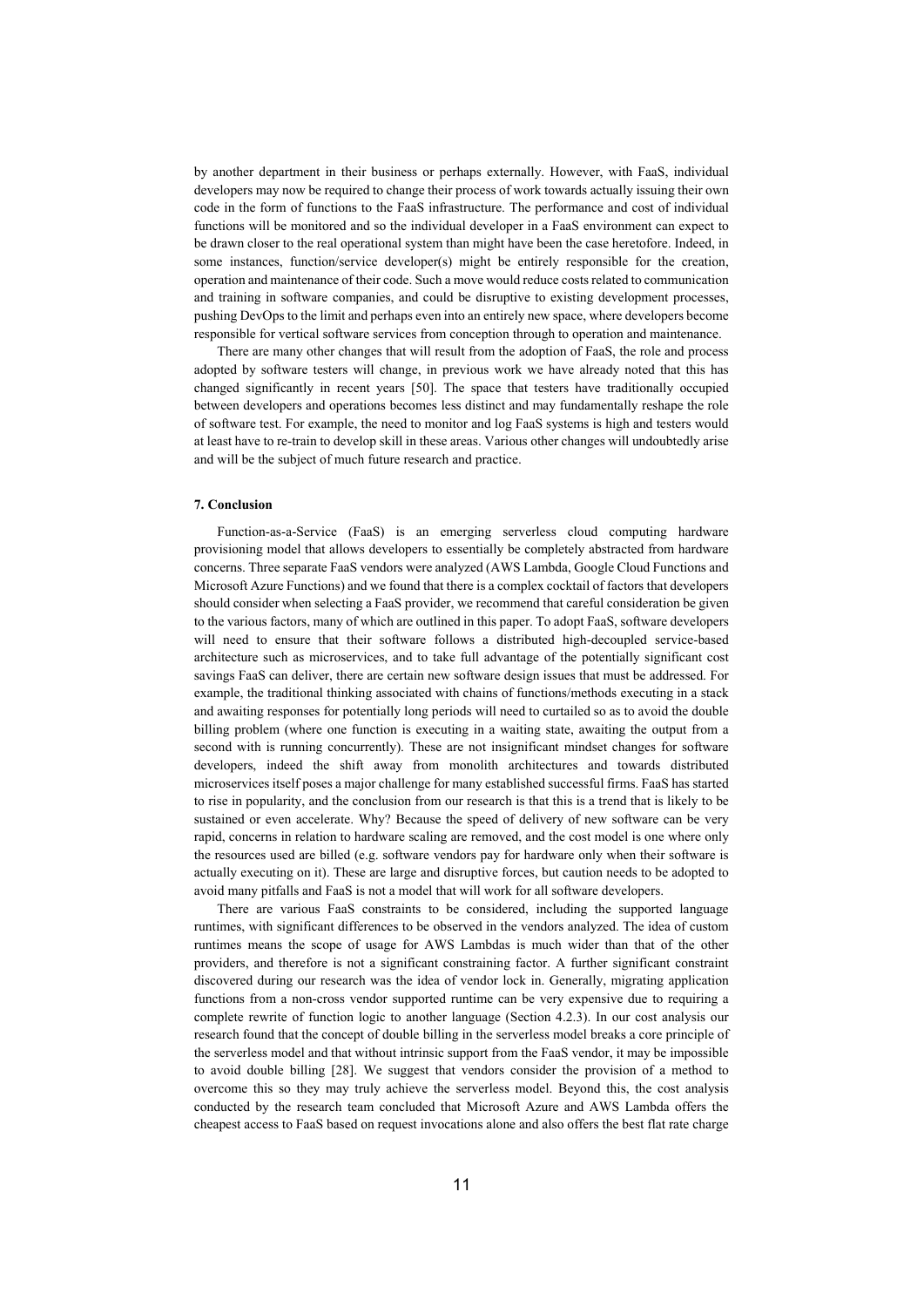for duration of a function's execution - at \$0.000016 per GB-second (Section 4.3). The first real divergence outside of flat charges is found at memory provisioning with AWS Lambda giving the widest range of options [23]. With compute time, both AWS and Google Cloud round up to the nearest 100ms, whilst Azure only rounds to the nearest 1ms (Section 4.3.4).

In regards to the integration capabilities of each solution, Google Cloud provides a more streamlined approach due to the absence of integrating the function with an API, whereas both AWS and Azure require the user to either deploy or have a pre-existing API (Section 4.4.3.1). Generally across FaaS infrastructures, functions can be called via a HTTP request. This makes integrating functions into a pre-existing service a very simple process. These are all concerns that software developers need to be acquainted with.

Overall, our analysis of FaaS has yielded insights into the varying costs, performance, integration capabilities and constraints of each examined solution. Adopting FaaS requires significant changes to the way software is designed and deployed, and the process in these areas in particular will need to be adapted if FaaS is to be successfully and fruitfully implemented. Despite the difficult challenges to be managed in adopting FaaS, the economic imperatives driving its rise are compelling: delivery of software at a faster pace, with less impact on operational systems, and at a reduced hardware provisioning cost. FaaS in combination with well-disciplined microservices architectures may be the closest we have yet come to realizing Better and Faster and Cheaper software.

**Abstract.** This work was supported, in part, by Science Foundation Ireland grant 13/RC/2094 and co-funded under the European Regional Development Fund through the Southern & Eastern Regional Operational Programme to Lero - the Irish Software Research Centre (www.lero.ie)

## **References**

- 1. M. Pawlik, *et al.*, 'Performance considerations on execution of large scale workflow applications on cloud functions', *arXiv:1909.03555 [cs]*, Sep. 2019.
- 2. G. McGrath and P. R. Brenner, 'Serverless Computing: Design, Implementation, and Performance', in *2017 IEEE 37th International Conference on Distributed Computing Systems Workshops (ICDCSW)*, 2017, pp. 405–410, doi: 10.1109/ICDCSW.2017.36.
- 3. D. Jackson and G. Clynch, 'An Investigation of the Impact of Language Runtime on the Performance and Cost of Serverless Functions', in *2018 IEEE/ACM International Conference on Utility and Cloud Computing Companion (UCC Companion)*, 2018, pp. 154–160, doi: 10.1109/UCC-Companion.2018.00050.
- 4. "Cloud Functions," *Google Cloud*. [Online]. Available: https://cloud.google.com/functions. [Accessed: 04-Mar-2020].
- 5. "Azure Functions Serverless Compute | Microsoft Azure." [Online]. Available: https://azure.microsoft.com/en-us/services/functions/. [Accessed: 04-Mar-2020].
- 6. "AWS Lambda Serverless Compute Amazon Web Services," *Amazon Web Services, Inc.* [Online]. Available: https://aws.amazon.com/lambda/. [Accessed: 04-Mar-2020].
- 7. S. Hendrickson, *et al.* "Serverless computation with openLambda," in *Proceedings of the 8th USENIX Conference on Hot Topics in Cloud Computing*, Denver, CO, 2016, pp. 33–39.
- 8. L. Wang, *et al.*, "Peeking Behind the Curtains of Serverless Platforms", in *2018 USENIX Annual Technical Conference*, 2018.
- 9. "AWS Lambda Developer Guide," , p. 184. [Online]. Available: https://docs.aws.amazon.com/lambda/latest/dg/lambda-dg.pdf [Accessed: 02-Mar-2020].
- 10. "Azure Functions HTTP triggers and bindings." [Online]. Available: https://docs.microsoft.com/en-us/azure/azure-functions/functions-bindings-http-webhook. [Accessed: 06-Mar-2020].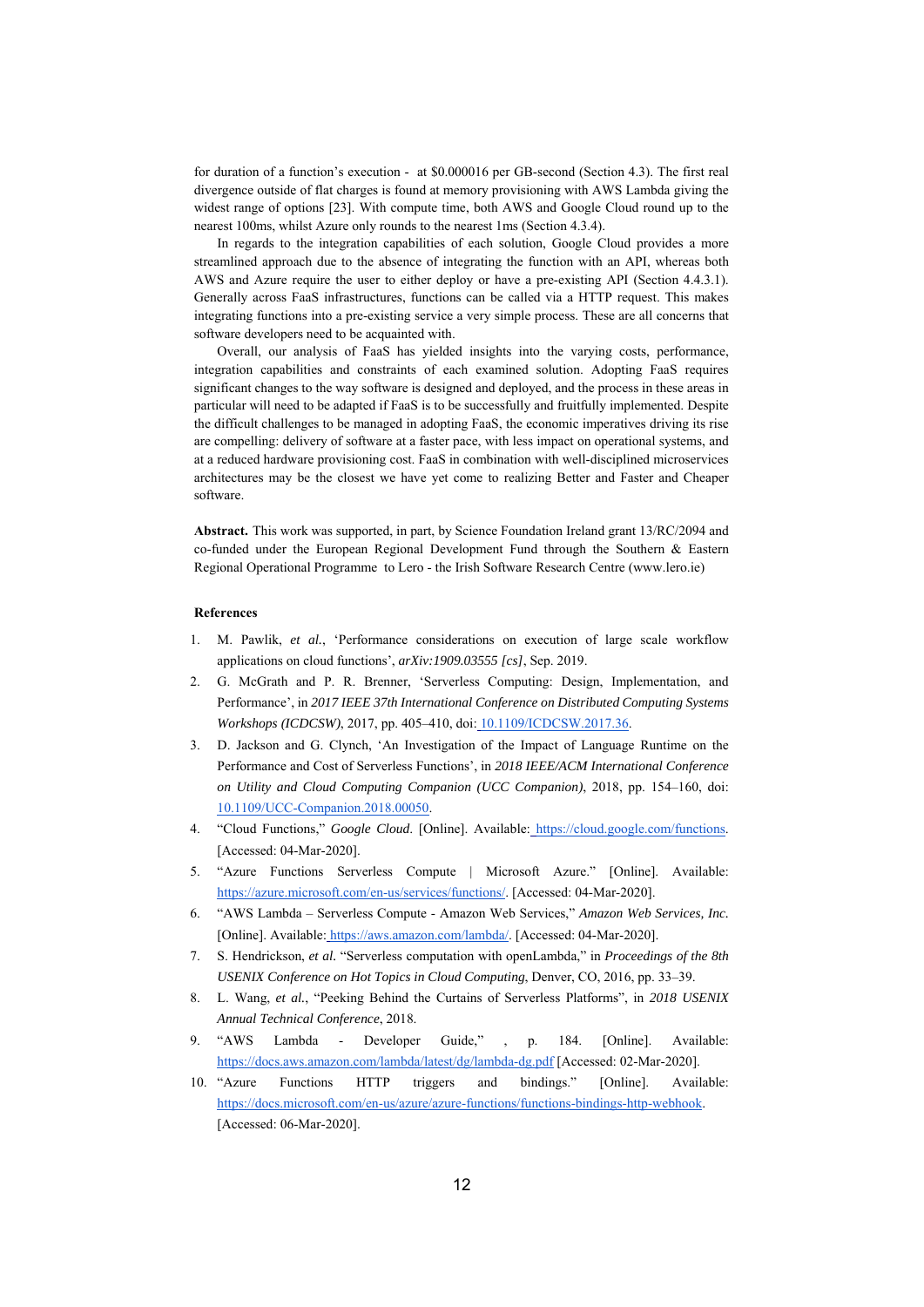- 11. "AWS Step Functions Developer Guide," [Online]. Available: https://docs.aws.amazon.com/step-functions/latest/dg/step-functions-dg.pdf [Accessed: 01-Mar-2020]
- 12. "Using AWS Lambda with Other Services AWS Lambda." [Online]. Available: https://docs.aws.amazon.com/lambda/latest/dg/lambda-services.html. [Accessed: 05-Mar-2020].
- 13. "AWS Lambda Event Source Mapping AWS Lambda." [Online]. Available: https://docs.aws.amazon.com/lambda/latest/dg/invocation-eventsourcemapping.html. [Accessed: 05-Mar-2020].
- 14. "Events and Triggers | Cloud Functions Documentation," *Google Cloud*. [Online]. Available: https://cloud.google.com/functions/docs/concepts/events-triggers. [Accessed: 05-Mar-2020].
- 15. "Calling Cloud Functions | Cloud Functions Documentation | Google Cloud." [Online]. Available: https://cloud.google.com/functions/docs/calling. [Accessed: 28-Feb-2020].
- 16. "Event Hubs—Real-Time Data Ingestion | Microsoft Azure." [Online]. Available: https://azure.microsoft.com/en-us/services/event-hubs/. [Accessed: 02-Mar-2020].
- 17. "Triggers and bindings in Azure Functions." [Online]. Available: https://docs.microsoft.com/en-us/azure/azure-functions/functions-triggers-bindings. [Accessed: 03-Mar-2020].
- 18. Martin Fowler, "Serverless Architectures,". [Online]. Available: https://martinfowler.com/articles/serverless.html. [Accessed: 03-Mar-2020].
- 19. G. C. Fox, *et al.*, "Status of Serverless Computing and Function-as-a-Service(FaaS) in Industry and Research,"  $arXiv:1708.08028$  [cs], 2017, doi: 10.13140/RG.2.2.15007.87206.
- 20. M. Sewak and S. Singh, "Winning in the Era of Serverless Computing and Function as a Service," in 2018 3rd International Conference for Convergence in Technology (I2CT), 2018, pp. 1–5, doi: 10.1109/I2CT.2018.8529465.
- 21. P. García López, *et al*, "Comparison of FaaS Orchestration Systems," 2018 IEEE/ACM International Conference on Utility and Cloud Computing Companion (UCC Companion), Zurich, 2018, pp. 148-153.
- 22. K. Figiela, *et al.*, "Performance evaluation of heterogeneous cloud functions," *Concurrency and Computation: Practice and Experience*, vol. 30, no. 23, p. e4792, 2018, doi: 10.1002/cpe.4792.
- 23. "AWS Lambda Pricing." [Online]. Available: https://aws.amazon.com/lambda/pricing/. [Accessed: 06-Mar-2020].
- 24. Pricing Functions | Microsoft Azure" [Online]. Available: https://azure.microsoft.com/enus/pricing/details/functions/. [Accessed: 06-Mar-2020].
- 25. "Pricing | Cloud Functions Documentation | Google Cloud" [Online]. Available: https://cloud.google.com/functions/pricing. [Accessed: 06-Mar-2020].
- 26. "AWS Lambda Cost Guide." [Online]. Available: https://lumigo.io/aws-lambda-cost-guide/. [Accessed: 06-Mar-2020].
- 27. "The need for asynchronous FaaS call chains in serverless systems" [Online]. Available: https://read.acloud.guru/the-need-for-asynchronous-rpc-architecture-in-serverless-systemsff168f1c8785 [Accessed: 06-Mar-2020].
- 28. "Composing Functions into Applications Apache OpenWhisk Medium" [Online]. Available: https://medium.com/openwhisk/composing-functions-into-applications-70d3200d0fac [Accessed: 06-Mar-2020].
- 29. "An introduction to FaaS—a cloud computing service that makes it easier for cloud application developers to run and manage microservices applications.", 2020. [Online]. Available: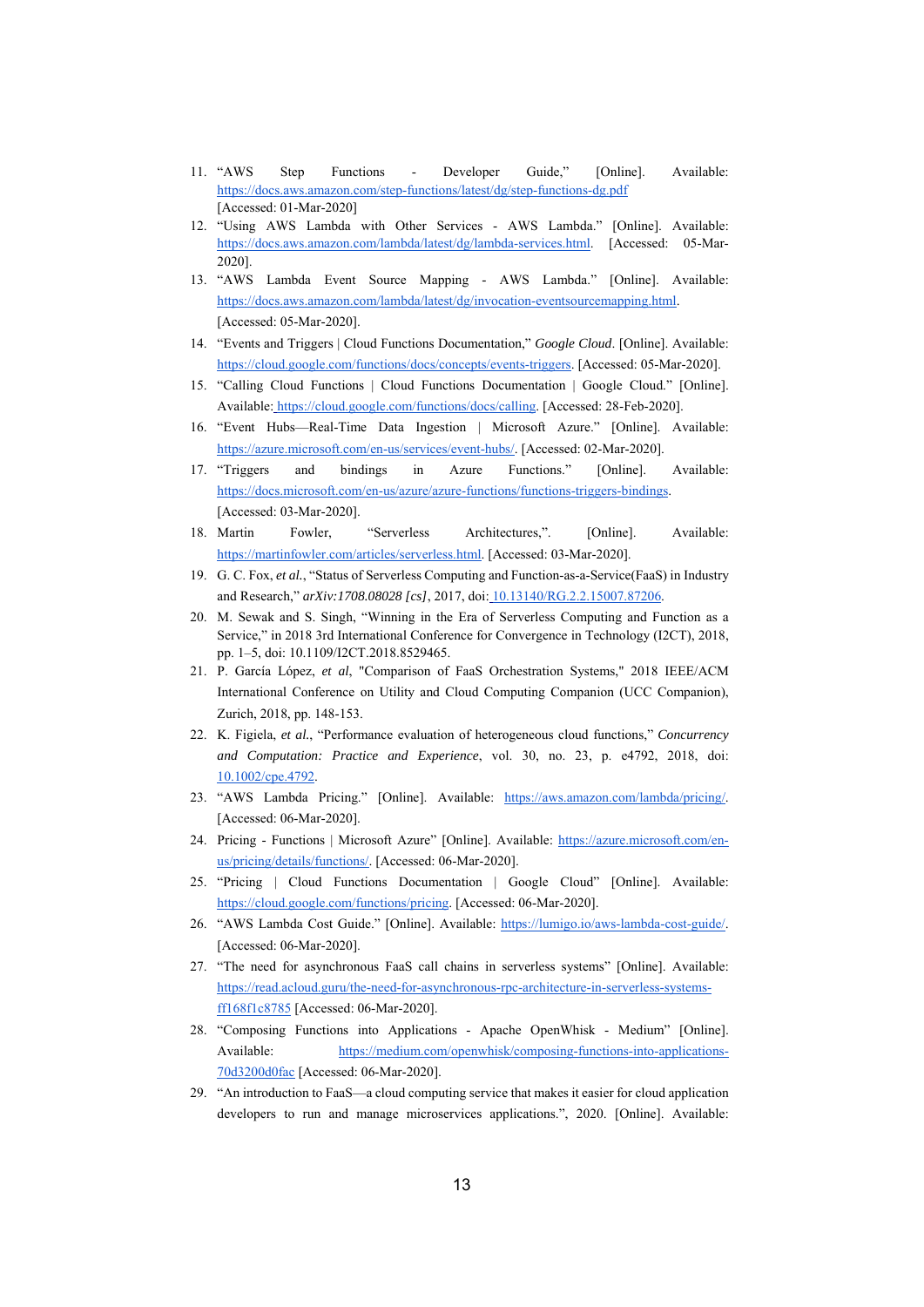https://www.ibm.com/cloud/learn/faas. [Accessed: 11-Mar-2020].

- 30. Nemanja Novkovic, "Top Function As A Service (Faas) Providers," *Dashbird*, 14-May-2018. [Online]. Available: https://dashbird.io/blog/top-function-as-a-service-faas-providers/. [Accessed: 11-Mar-2020].
- 31. "Edge Computing | CDN, Global Serverless Code, Distribution | AWS Lambda@Edge," *Amazon Web Services, Inc.* [Online]. Available: https://aws.amazon.com/lambda/edge/. [Accessed: 11-Mar-2020].
- 32. J. Opara-Martins, *et al.,* "Critical analysis of vendor lock-in and its impact on cloud computing migration: a business perspective," *Journal of Cloud Computing*, vol. 5, no. 1, p. 4, Apr. 2016, doi: 10.1186/s13677-016-0054-z.
- 33. "Overview of serverless applications in Azure." 2019. [Online]. Available: https://docs.microsoft.com/en-us/azure/architecture/serverless/. [Accessed: 25-Feb-2020]
- 34. "Serverless Architecture | Google Cloud" [Online]. Available: https://cloud.google.com/serverless/whitepaper/. [Accessed: 26-Feb-2020]
- 35. "Serverless Computing Amazon Web Services" [Online]. Available: https://aws.amazon.com/serverless/ [Accessed: 28-Feb-2020]
- 36. "AWS Lambda Limits AWS Lambda." [Online]. Available: https://docs.aws.amazon.com/lambda/latest/dg/gettingstarted-limits.html. [Accessed: 12-Mar-2020].
- 37. "CloudEvents." [Online]. Available: https://cloudevents.io/. [Accessed: 12-Mar-2020].
- 38. "Announcing first-class support for CloudEvents on Azure" [Online]. Available: https://azure.microsoft.com/es-es/blog/announcing-first-class-support-for-cloudevents-onazure/. [Accessed: 12-Mar-2020].
- 39. "Amazon EventBridge Amazon Web Services," *Amazon Web Services, Inc.* [Online]. Available: https://aws.amazon.com/eventbridge/. [Accessed: 12-Mar-2020].
- 40. "Custom AWS Lambda Runtimes AWS Lambda." [Online]. Available: https://docs.aws.amazon.com/lambda/latest/dg/runtimes-custom.html. [Accessed: 12-Mar-2020].
- 41. "Amazon Managed Apache Cassandra Service Developer Guide." [Online]. Available: https://docs.aws.amazon.com/mcs/latest/devguide/ManagedCassandraService.pdf#what-ismcs [Accessed: 03-Mar-2020].
- 42. "Amazon DocumentDB Developer Guide." [Online]. Available: https://docs.aws.amazon.com/documentdb/latest/developerguide/developerguide.pdf#what-is [Accessed: 04-Mar-2020].
- 43. "Azure Serverless | Microsoft Azure" [Online]. Available: https://azure.microsoft.com/enus/solutions/serverless/#solutions [Accessed: 28-Feb-2020]
- 44. Clarke, P., O'Connor, R.V., Leavy, B.: A Complexity Theory viewpoint on the Software Development Process and Situational Context. In: proceedings of the International Conference on Software and Systems Process (ICSSP), Co-Located with the International Conference on Software Engineering (ICSE), pp. 86-90, DOI:10.1145/2904354.2904369 (2016)
- 45. Clarke, P., O'Connor, R.V.: The situational factors that affect the software development process: Towards a comprehensive reference framework, Information and Software Technology, Vol. 54(5), May 2012, pp.433-447.
- 46. Clarke, P., O'Connor, R.V., Solan, D., Elger, P., Yilmaz, M., Ennis, A., Gerrity, M., McGrath, S., Treanor, R.: Exploring Software Process Variation Arising from Differences in Situational